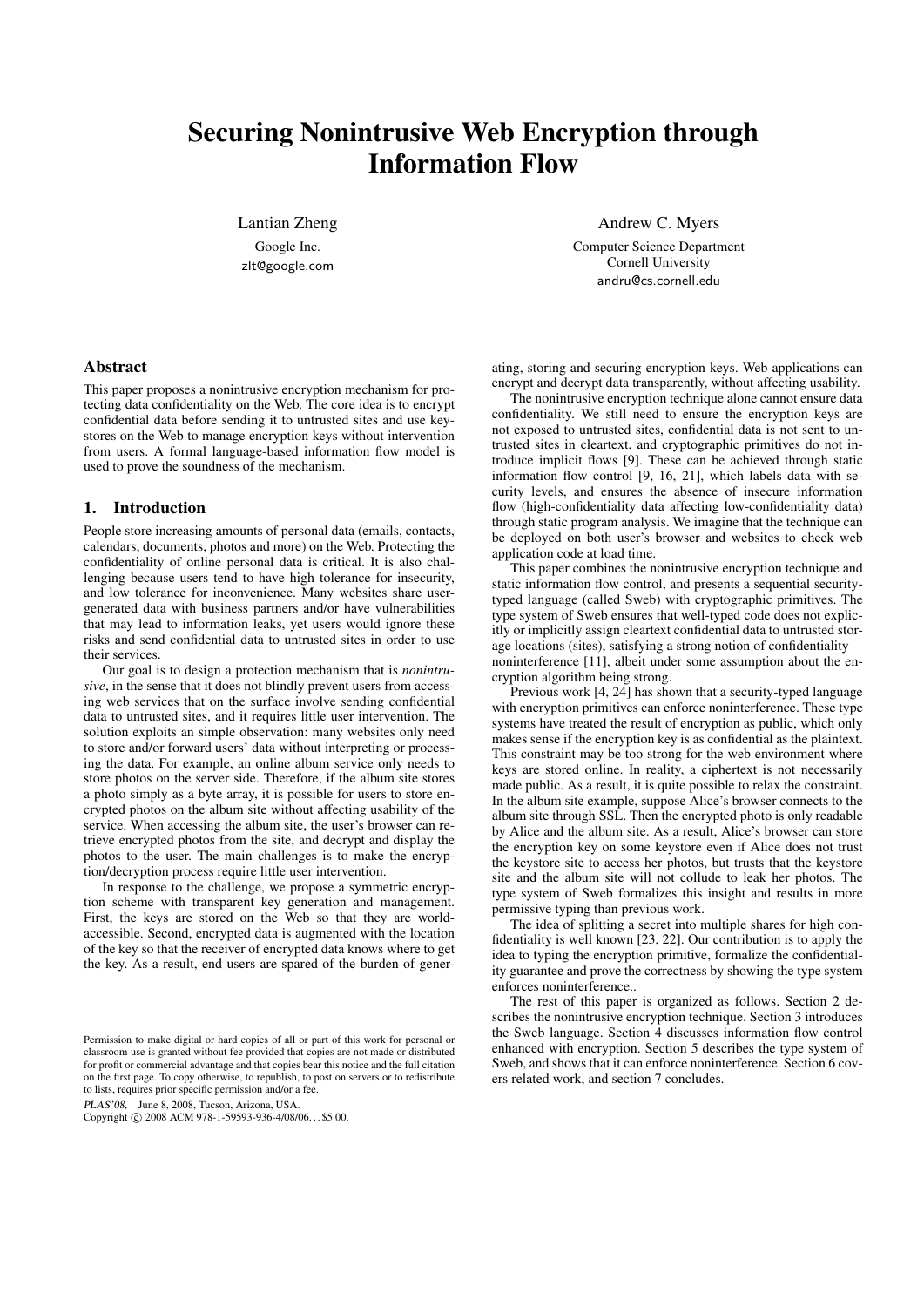## 2. Nonintrusive encryption

We propose the following nonintrusive encryption technique.

- Some websites, presumably more trusted than others, provide *keystore* services. A keystore maps identifiers to symmetric encryption keys, and a keystore service  $K$  provides two APIs: newkey(K) returns a pair  $i : k$  where k is a fresh key, and i is the identifier of k;  $\mathcal{K}(\mathbf{i})$  returns the key mapped to i in  $\mathcal{K}$ . Each keystore service is publicly accessible through a name K.
- The encryption primitive has the form encrypt $(d, K)$ , which obtains a new key  $k$  with identifier i from keystore  $K$ , encrypts  $d$  with  $k$  to obtain the ciphertext  $c$  and returns  $c.K.i$  as the encryption result.
- The decryption primitive has the form  $decrypt(c.K.i)$ , which retrieves the key  $k$  from keystore  $K$  with identifier i, decrypts  $c$  with  $k$  and returns the plaintext.

Interestingly, this scheme does not provide a key generation primitive and every encryption operation implicitly obtains a new key from the keystore being used. The implicit key generation makes key management transparent and less error-prone. In addition, it practically achieves the same effect as the *IND-CPA security* (indistinguishability under chosen-plaintext attack) [7], since an attacker can encrypt a chosen plaintext with the same key only once.

On the other hand, the treatment comes with the limitation that keys cannot be reused. But this limitation is bearable in the web environment, where storage is never the bottleneck. Suppose Alice makes ten encryptions every day, and each key takes 1000 bytes. Then all the keys that Alice needs in her lifetime take less than 500 megabytes of storage.

In addition, the encryption scheme is easy to deploy. With a secure email service (or other existing secure storage services), a browser extension can implement a keystore service straightforwardly. For example, suppose Alice trusts her Gmail account to keep mail confidential. Keystore alice@gmail.com can be implemented as follows:

- To implement newkey(alice@gmail.com), her browser generates a new key  $k$  and a random identifier i, sends an email  $\langle \texttt{subject}: \texttt{i}, \texttt{body}: k \rangle$  to alice@gmail.com through SSL (luckily, gmail.com can be accessed through https) and returns the pair  $i:k$ .
- To implement alice@gmail.com(i), her browser simply retrieves Alice's email with subject i from gmail.com and returns the email body.

Note that with session cookies or saved password, Alice's browser can access her Gmail account without her intervention, and thus the encryption and decryption operations can be totally transparent. As a result, Alice would be able to use an online album site safely, yet not even realizing that her photos are encrypted before being sent to the site and decrypted before being displayed in the browser.

# 3. The language

The Web allows users to store and retrieve data, and invoke computations, all through a global name space (URLs). These core web functionalities can be modeled by a simple imperative language (Sweb) with shared memory and functions. For example, let memory location  $m_b$  represent user's browser output and let  $m_{\text{foo.com}}$ represent the web page http://foo.com. Then the assignment statement  $m_b := m_{\text{foo.com}}$  models a browser access to the URL http://foo.com.

Suppose function name  $f_{\text{foo.com}/\text{cgi}}$  represents the CGI program at http://foo.com/cgi. Then statement call  $f_{\text{foo.com/cgi}}$  models accessing the URL http://foo.com/cgi. The last statement

|  | References $r := m   f   K$                                      |
|--|------------------------------------------------------------------|
|  | Values $v ::= n   m   c.K.i$                                     |
|  | Expressions $e ::= v   le   decryption(e)   e_1 + e_2$           |
|  | Statements $s ::= e_1 := e_2 \mid e_1 := \text{encrypt}(e_2, K)$ |
|  | if $e$ then $s_1$ else $s_2$                                     |
|  | skip $ s_1; s_2 $ call f                                         |



of  $f_{\text{foo.com/cgi}}$  should be  $m_b := e$ , returning the result page to the user's browser. Furthermore, the following program models invoking the CGI program with two arguments (accessing the URL http://foo.com/cgi?a1=v1&a2=v2):

$$
m_{\text{foo.a1}} := \mathtt{v1};
$$
  

$$
m_{\text{foo.a2}} := \mathtt{v2};
$$
  

$$
\mathtt{call} f_{\text{foo.com/cgi}}
$$

while the code of  $f_{\text{foo.com/cgi}}$  retrieves the arguments from memory locations  $m_{\text{foo.a1}}$  and  $m_{\text{foo.a2}}$ . Note that Sweb is sequential and does not model concurrent accesses to a URL. This treatment of function arguments and results is simple but adequate for our purposes.

Invoking a remote function through a URL can also be used for communication between websites, and thus Sweb can express web applications involving multiple websites, as shown in Section 3.3.

In Sweb, a simple dereferencing expression  $\mathfrak{m}$  might represent a remote read operation on the Web. Static information flow analysis can prevent a good machine from running code that leaks confidential information. But a compromised machine may still try to read confidential data from a remote host and leak the data.

We assume that proper run-time access control mechanism is deployed so that read requests from untrusted machines for confidential data would be rejected. In particular, a keystore would not send keys to untrusted machines. Therefore, a compromised machine is not able to obtain confidential data by corrupting code execution, and we can assume that code execution is safe on any server machine. Note that this assumption would not be valid if data integrity interacted with confidentiality as with robust declassification [27]. However, Sweb considers neither declassification nor data integrity.

#### 3.1 Syntax

The syntax of the Sweb language is shown in Figure 1. A reference  $r$  may be a memory location  $m$ , a function name  $f$ , or a keystore name  $K$ . In Sweb, a value may be an integer  $n$ , a memory location  $m$  or an encrypted value  $c.K.i$  where  $c$  is a ciphertext, and i is a key identifier. An expression may be a value  $v$ , a dereference expression !e (only dereferencing memory locations), or a decrypt expression  $decrypt(e)$ . For a technical reason (avoiding expressions with side effects), the encryption primitive is formalized as a statement  $e_1 := \text{encrypt}(e_2, K)$ , which encrypts the value of  $e_2$  using a key in keystore  $K$  and then assigns the encrypted value to the memory location that is the result of  $e_1$ .

Other statements of Sweb include the assignment  $e_1 := e_2$ , the conditional statement if e then  $s_1$  else  $s_2$ , the sequence  $s_1$ ;  $s_2$ , the skip statement skip, and the call statement call  $f$ . The call statement supports recursive function calls, and thus Sweb does not include a loop statement.

# 3.2 Operational semantics

Let  $W$  represent a state of the Web, which is a finite map, mapping memory locations to values, function names to programs, and keystore names to keystores. A Sweb program s is evaluated in a web state, resulting in new web states. Thus, a small evaluation step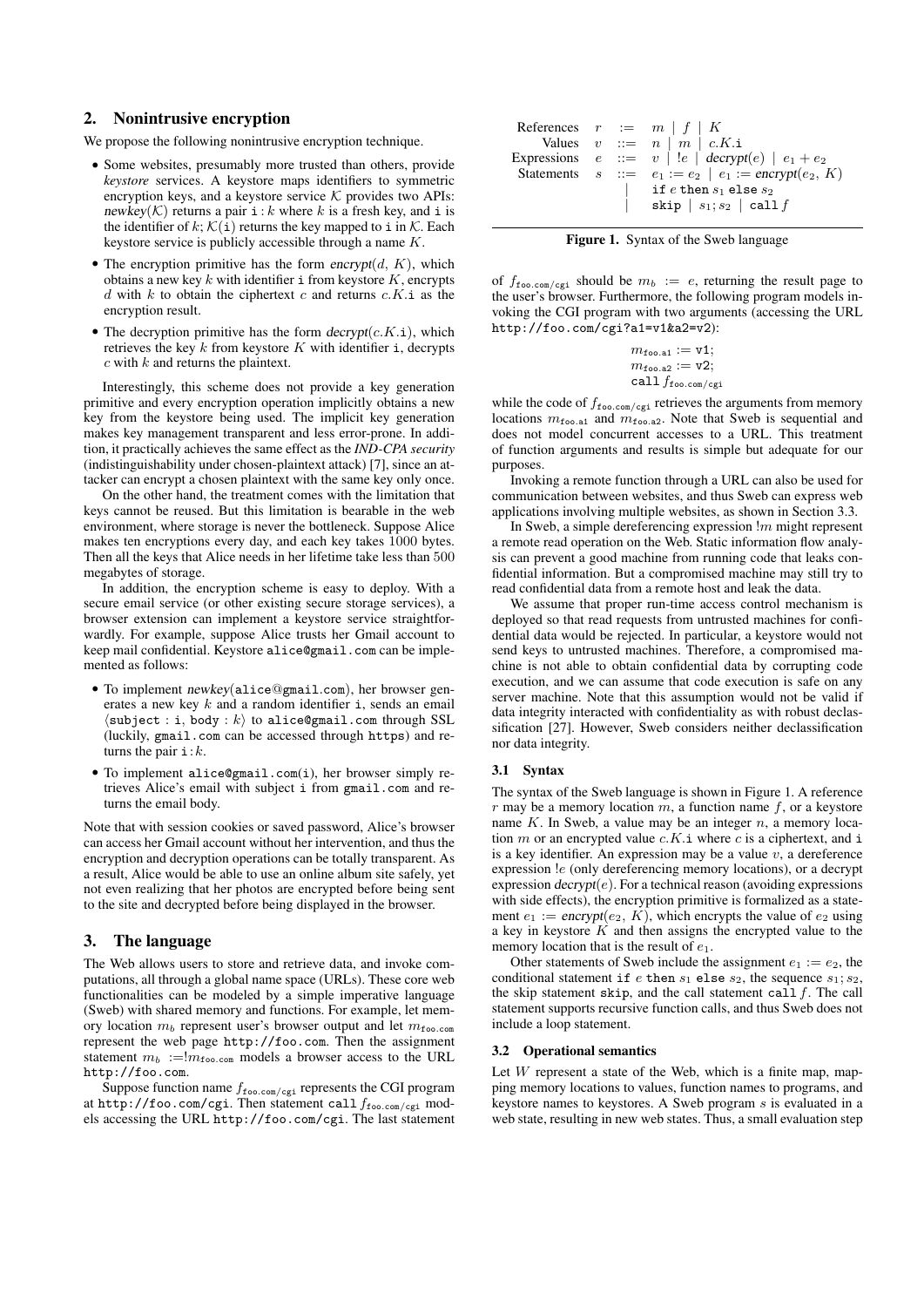(E1) 
$$
\frac{W(m) = v}{\langle \exists m, W \rangle \Downarrow v}
$$

(E2) 
$$
\langle v, W \rangle \Downarrow v
$$

(E3) 
$$
\frac{\langle e, W \rangle \downarrow c.K.\mathbf{i}}{\langle \text{decrypt}(e), W \rangle \downarrow v}
$$

(E4) 
$$
\frac{\langle e_1, W \rangle \Downarrow n_1 \langle e_2, W \rangle \Downarrow n_2}{\langle e_1 + e_2, W \rangle \Downarrow n_1 + n_2}
$$

$$
(S1) \quad \frac{\langle e, W \rangle \Downarrow n \quad n > 0}{\langle \text{if } e \text{ then } s_1 \text{ else } s_2, W \rangle \longmapsto \langle s_1, W \rangle}
$$

(S2) 
$$
\frac{\langle e, W \rangle \Downarrow n \quad n \le 0}{\langle \text{if } e \text{ then } s_1 \text{ else } s_2, W \rangle \longmapsto \langle s_2, W \rangle}
$$

$$
(S3) \quad \frac{W(f) = s}{\langle \text{call } f, W \rangle \longmapsto \langle s, W \rangle}
$$

(S4) 
$$
\frac{\langle s_1, W \rangle \longmapsto \langle s_1', W' \rangle}{\langle s_1, s_2, W \rangle \longmapsto \langle s_1', s_2, W' \rangle}
$$

$$
\text{(S5)}\quad \langle \texttt{skip}; s, \, W \rangle \longmapsto \langle s, \, W \rangle
$$

$$
\langle e_1, W \rangle \Downarrow m \quad \langle e_2, W \rangle \Downarrow v \quad W(K) = K
$$
  
\nnewkey(K) = i:k  $\mathcal{E}(v, k) = c$   
\n
$$
W' = W[K \mapsto K[i \mapsto k]][m \mapsto c.K.i]
$$

(S6) 
$$
\overline{\langle e_1 := \text{encrypt}(e_2, K), W \rangle \longmapsto \langle \text{skip}, W' \rangle}
$$
  
(S7) 
$$
\frac{\langle e_1, W \rangle \Downarrow m \langle e_2, m \rangle \Downarrow v}{\langle W \rangle \vee \langle W \rangle \langle W \rangle}
$$

$$
V) \quad \overline{\langle e_1 := e_2, W \rangle \Downarrow \langle \text{skip}, W[m \mapsto v] \rangle}
$$



is a transition from configuration  $\langle s, W \rangle$  to another configuration  $\langle s', W' \rangle$ . Because Sweb expressions have no side effects, we use the notation  $\langle e, W \rangle \Downarrow v$  to mean that evaluating e in web state W results in the value v. The operational semantics of Sweb is shown in Figure 2.

The notation  $W(r)$  represents the entity mapped to r. The notation  $W[r \mapsto v]$  (or  $W[r \mapsto \mathcal{K}]$ ) denotes the web state obtained by assigning value v (or keystore  $\mathcal K$ ) to r in W.

Most evaluation rules are standard. Rule (E3) evaluates decryption expressions. The key k for decrypting  $c.K.i$  is retrieved from  $W(K)$  using identifier i. Applying the decryption function  $D$  to the ciphertext  $c$  and key  $k$  results in  $v$ .

Rule (S6) is used to evaluate encryption statement  $e_1$  := encrypt( $e_2$ , K). Suppose the result of  $e_1$  is memory location m, and the result of  $e_2$  is v, and  $W(K)$  is the keystore K, which is a tuple  $\langle \overline{\mathbf{i}:k}, \mathbf{T} \rangle$ , where  $\overline{\mathbf{i}:k}$  is a list of new identifier-key pairs that have not been used for encryption, and T is a key table mapping identifiers to keys that have been used to encrypt some value. The auxiliary function  $newkey(K)$  returns the first identifier-key pair in  $\overline{\mathbf{i}:k}$ , and  $\mathcal{K}[i \mapsto k]$  returns the keystore obtained by removing  $i : k$  from the new key list and inserting it into the used key table of  $K$ . This keystore formalization avoids introducing a random key generator that would complicate the proof of noninterference.

Suppose newkey(K) = i : k. Then  $\mathcal{E}(v, K)$  encrypts v with key  $k$  and results in a ciphertext  $c$ . We assume the encryption algorithm  $\mathcal E$  is strong enough such that no information about  $v$ or  $k$  can be inferred from the ciphertext  $c$ . Again, to simplify the noninterference proof, we assume that  $\mathcal E$  is deterministic. This assumption does not make the system subject to chosen-plaintext attacks because each key can be used only once for encryption.

In rule (S6), the new web state  $W'$  is obtained by assigning the encrypted value *c*.K.i to m, and the keystore  $\mathcal{K}[\mathbf{i} \mapsto k]$  to K.

#### 3.3 Example

As simple as it is, Sweb is expressive enough to model some real-world applications. Suppose Alice wants to buy something from an on-line store foo.com. To place the order, she needs to send her address and her credit card number to foo.com, which then contacts visa.com to charge her card and ups.com to ship the order. Suppose Alice does not trust foo.com to protect the confidentiality of her address and card number. Assuming ups.com and visa.com provide keystore services, the transaction can still be performed in the following way:

• After Alice fills in the order form, her browser gets a new key  $k_1$  with identifier  $i_1$  from ks.visa.com (the keystore of visa.com), encrypts her card number (modeled by a memory location in Sweb) with  $k_1$ , and then sends  $c_{\text{card}}$ .  $K_{\text{ks.visa.com}}$ .  $i_1$ to foo.com. Similarly, Alice's address is encrypted with a key  $k_2$  from ks.ups.com, and  $c_{\text{addr}}$ .  $K_{\text{ks.ups.com}}$ . is sent to foo.com. Then  $f_{\text{foo.com/order}}$  is called to handle the order. The following code models the process:

> $m_{\texttt{foo.com/order?a1}} := \textit{encrypt}(!m_{\texttt{cc}}, K_{\texttt{ks.visa.com}})$  $m_{\text{foo.com/order?a2}} := \text{encrypt}(\text{!} m_{\text{addr}}, K_{\text{ks.ups.com}})$  $\operatorname{callf}_\text{foo.com/order}$

• The code of  $f_{\text{foo.com/order}}$  processes an order and is shown as follows:

> $m_{\texttt{visa.com/charge?account}} := !m_{\texttt{foo.com/order?al}};$  $m_{\texttt{visa.com/charge?amount}}:=!m_{\texttt{amount}}$ call  $f_{\tt visa.com/charge};$  $m_{\text{ups.com/ship?addr}} := !m_{\text{foo.com/order?a2}};$ call  $f_{\text{ups.com/ship}}$ ;  $m_b := m_{\text{track-num}}$

The code first sends the encrypted card number and the charge amount to visa.com and invokes the charge function. Then the encrypted address is sent to ups.com (perhaps by printing  $c_{\text{addr}}$ .  $K_{\text{ks.ups.com}}$ . i<sub>2</sub> on a UPS shipping label). The UPS shipping function returns a tracking number ( $m_{\text{track-num}}$ ), which is returned to Alice's browser  $(m_b)$ .

Interestingly, the code of  $f_{\text{foo.com/order}}$  can remain the same no matter whether the values stored at  $m_{\text{foo.com/order?a1}}$  and  $m_{\text{foo.com/order?a2}}$  are encrypted. This is generally the case because an untrusted site only needs to store and/or forward encrypted values. This property could allow an untrusted site to work regardless of whether encryption is being used.

• The code of  $f_{\text{visa.com/charge}}$  is as follows:

 $m_{\texttt{card}} := \textit{decrypt}(m_{\texttt{visa.com/charge?account}});$  $!m_{\text{card}} := !!m_{\text{card}} + !m_{\text{visa.com/charge?amount}}$ 

This code first decrypts the encrypted memory location representing Alice's card number and assigns the memory location to  $m_{\text{card}}$ . Then it increments the value of  $m_{\text{card}}$  by the order amount.

Note that  $f_{\text{visa.com/charge}}$  runs on the server of visa.com, which is trusted by ks.visa.com, and thus can read keys from the keystore. It is important that key-retrieving requests from un-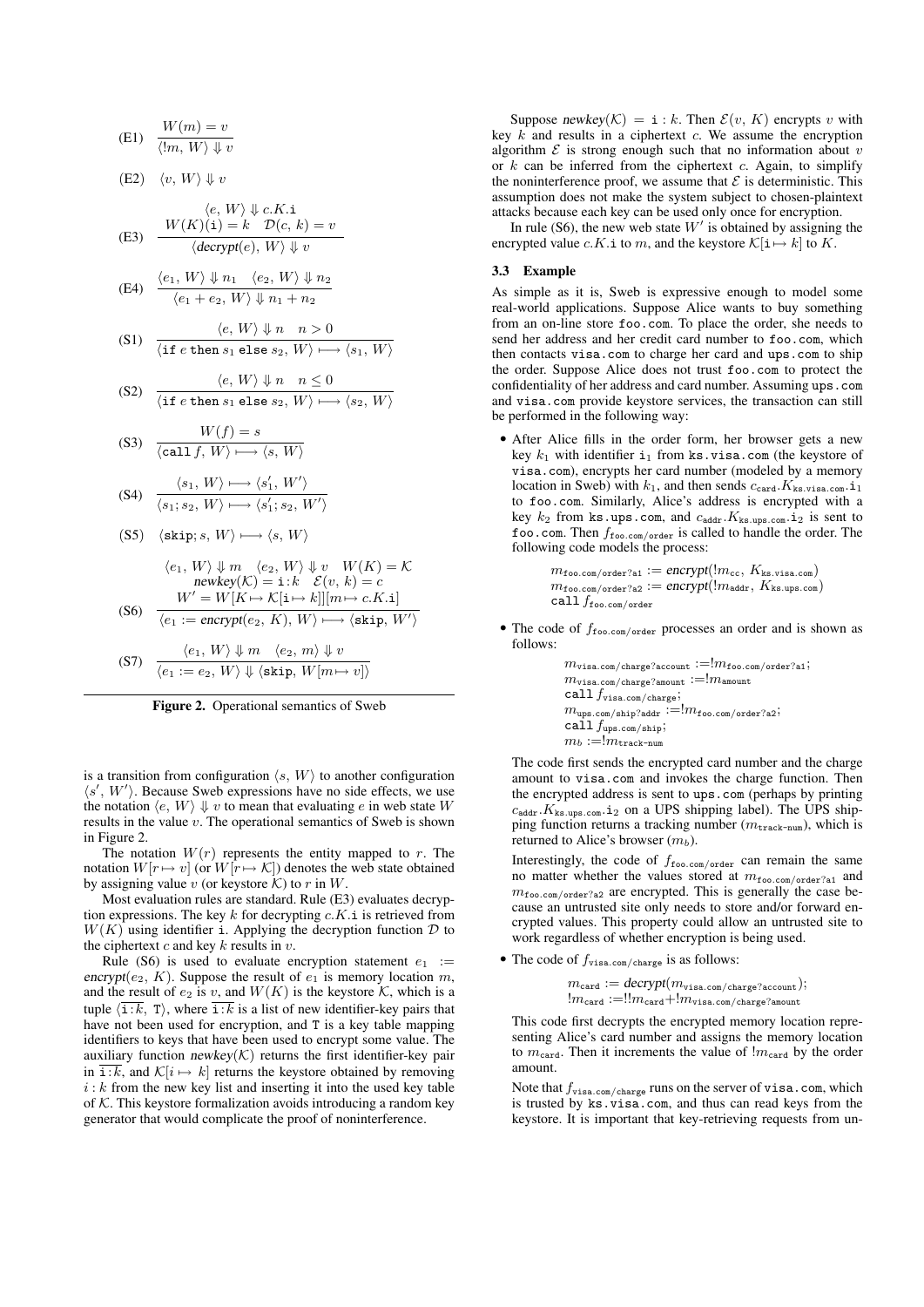trusted sites would be rejected by keystore ks.visa.com. As discussed later in Section 5, the ability of a keystore to keep keys confidential is specified by the type of the keystore and taken into account by type checking.

• The code of  $f_{\text{ups.com/ship}}$  is as follows:

 $m_{\text{addr}} := \textit{decrypt}(m_{\text{ups.com}/\text{ship?addr}});$ call  $f_{\rm internal.\upmu ps/shipping};$  $m_{\text{track-num}} := m_{\text{track-num}} + 1$ 

First, it decrypts Alice's address. Then it invokes an internal shipping function to process the shipping order. Finally, it increments the tracking number, simulating the creation of a new tracking number.

#### 4. Information flow control and encryption

Information flow control prevents high-confidentiality information from flowing to low-confidentiality locations. The concepts of high and low confidentiality are determined by labeling information and memory locations with security labels from a lattice  $\mathcal{L}$ . Given two labels  $\ell_1$  and  $\ell_2$ , if  $\ell_1 \leq \ell_2$  in  $\mathcal{L}$ , then  $\ell_1$  represents a confidentiality level lower than or equal to  $\ell_2$ . Users are labeled too. A user with label  $\ell$  can observe any memory location with a label less than or equal to  $\ell$ . Let L represent the confidentiality level of attackers (*low users*). Then  $\ell$  is a low-confidentiality label if  $\ell \leq L$ , and a highconfidentiality label if otherwise.

For example, consider a statement  $m := e$ . Let  $\ell_m$  and  $\ell_e$  be the label of m and e, respectively. Then  $\ell_e \leq \ell_m$  must hold. Otherwise, it is possible that  $\ell_e \not\leq L$  and  $\ell_m \leq L$ , and the statement assigns a high-confidentiality value to a low-confidentiality location.

Conventional information flow analysis works reasonably well for ordinary computation, but applying it to cryptographic operations poses some challenges that have not yet been satisfactorily addressed.

#### 4.1 Addition and encryption

Consider an addition expression  $e_1 + e_2$  with label l, where  $\ell_1$  and  $\ell_2$  are the labels of  $e_1$  and  $e_2$ , respectively. Because both the values of  $e_1$  and  $e_2$  affect the value of  $e_1 + e_2$ , we conventionally require  $\ell_1 \leq \ell$  and  $\ell_2 \leq \ell$  to ensure that no information about  $e_1$  and  $e_2$ can be leaked through their sum. Using the lattice join operation ( $\Box$ ), the two constraints can be represented by  $\ell_1 \sqcup \ell_2 \leq \ell$ .

Encryption makes things a bit more interesting. Consider the statement  $m := \text{encrypt}(e, K)$ . Let  $\ell_K$  be the label of keystore K, and  $\ell$  be the label of the value of m. According to evaluation rule (S6), a new key  $k$  is used to encrypt the value of  $e$ , and  $k$ is known to only users with label as high as  $\ell_K$ . Although the value of  $m$  is affected by  $k$  and the value of  $e$ , unlike the addition case, constraints  $\ell_K \leq \ell$  and  $\ell_e \leq \ell$  are not needed, because no information about the value of  $e$  and  $k$  can be inferred from the encryption result. Instead, the following constraint needed to be enforced because after encryption, the value of e can be computed from the value of  $m$  and  $k$ :

$$
\ell_e \le \ell \sqcup \ell_K \tag{*}
$$

As discussed in Section 5, this constraint leads to more precise and permissive typing than treating the encryption result as public data.

#### 4.2 Noninterference property

To show that information flow control is effective for protecting confidentiality, we need to define confidentiality first. A strong notion of confidentiality can be formalized in term of noninterference [11], which intuitively means that high-confidentiality inputs cannot interfere with low-confidentiality outputs.

For Sweb, the inputs of a program are just the initial web state, and any web state resulted from program execution is part of the outputs. Thus, a program s satisfies the noninterference property if evaluating s under two web states with equivalent lowconfidentiality parts results in web states that also have equivalent low-confidentiality parts. In other words, low users cannot distinguish the two executions.

Clearly, the key to defining the noninterference property is to define the notion that two web states  $W_1$  and  $W_2$  are *low-equivalent* (written  $W_1 \approx_L W_2$ , meaning  $W_1$  and  $W_2$  have equivalent lowconfidentiality parts). Without encryption, the definition is straightforward:  $W_1 \approx_L W_2$  if for any reference r, label $(r) \leq L$  implies  $W_1(r) = W_2(r)$ . Notation label(r) denotes the label of r. Specifically, *label*(*m*) is the label of the value stored in m; *label*(*K*) is the label of keys in  $K$ ; label( $f$ ) is a lower bound of the labels of side effects of the code of f.

With encryption, we have to consider more scenarios. Suppose  $W_1(m) = c_1.K.i_1$  and  $W_2(m) = c_2.K.i_2$ . Suppose  $c_1 \neq c_2$ . There are still two cases that a low user cannot distinguish the two encrypted values. First, the low user cannot observe keystore K, and thus does not know the encryption key. Then ciphertexts  $c_1$ and  $c_2$  are just random bits to the low user and could appear in either execution. Second, the low user can observe keystore K, but the decryption results are low-equivalent. Thus, we have the following rules that recursively define the low-equivalent relation between values:

$$
v \approx_L v \qquad \frac{\text{label}(K) \not\leq L}{c_1.K.\mathbf{i}_1 \approx_L c_2.K.\mathbf{i}_2}
$$
\n
$$
\text{label}(K) \leq L \quad \langle \text{decrypt}(c_i.K.\mathbf{i}), W \rangle \Downarrow v_i, \ i \in \{1, 2\}
$$
\n
$$
v_1 \approx_L v_2
$$
\n
$$
c_1.K.\mathbf{i} \approx_L c_2.K.\mathbf{i}
$$

More subtly, it is not sufficient to consider the low equivalence for each individual memory location. Consider two low locations  $m_1$  and  $m_2$ . Suppose

$$
W_1(m_1) = c.K.\mathbf{i}
$$
  $W_1(m_2) = c.K.\mathbf{i}$   
 $W_2(m_1) = c.K.\mathbf{i}$   $W_2(m_2) = c'.K.\mathbf{i}'$ 

and  $c \neq c'$ , and label $(K) \nleq L$ . Then  $W_1(m_1) \approx_L W_2(m_1)$  and  $W_1(m_2) \approx_L W_2(m_2)$ . However,  $W_1$  and  $W_2$  are distinguishable to low users, because the values of  $m_1$  and  $m_2$  are created by the same encryption operation according to  $W_1$ , and by different encryption operations according to  $W_2$ . Furthermore, we need to consider the case that  $W_1(m_1)$  and  $W_1(m_2)$  are different, but they can be decrypted by low-confidentiality keys, and their decryption results are the same.

Let  $W^{i,L}(m)$  denote the value obtained by decrypting  $W(m)$ for  $i$  times, and each time the decryption key is low-confidentiality. Then we have the following definition:

**Definition 4.1** ( $W_1 \approx_L W_2$ ).  $W_1 \approx_L W_2$  if the following conditions hold:

- For any m, if label $(m) \leq L$ , then  $W_1(m) \approx_L W_2(m)$ .
- For any  $m_1$  and  $m_2$ , if label $(m_1) \sqcup$ label $(m_2) \leq L$ , then for any  $i, j, W_1^{i,L}(m_1) = W_1^{j,L}(m_2)$  iff  $W_2^{i,L}(m_1) = W_2^{j,L}(m_2)$ .
- For any K, if  $label(K) \leq L$ , then  $W_1(K) = W_2(K)$ .
- For any  $f, W_1(f) = W_2(f)$ .

#### 5. Security type system

In Sweb, information flow control is achieved through type checking. The type system of Sweb ensures that any well-typed program satisfies the noninterference property and cannot generate illegal information flows at run time.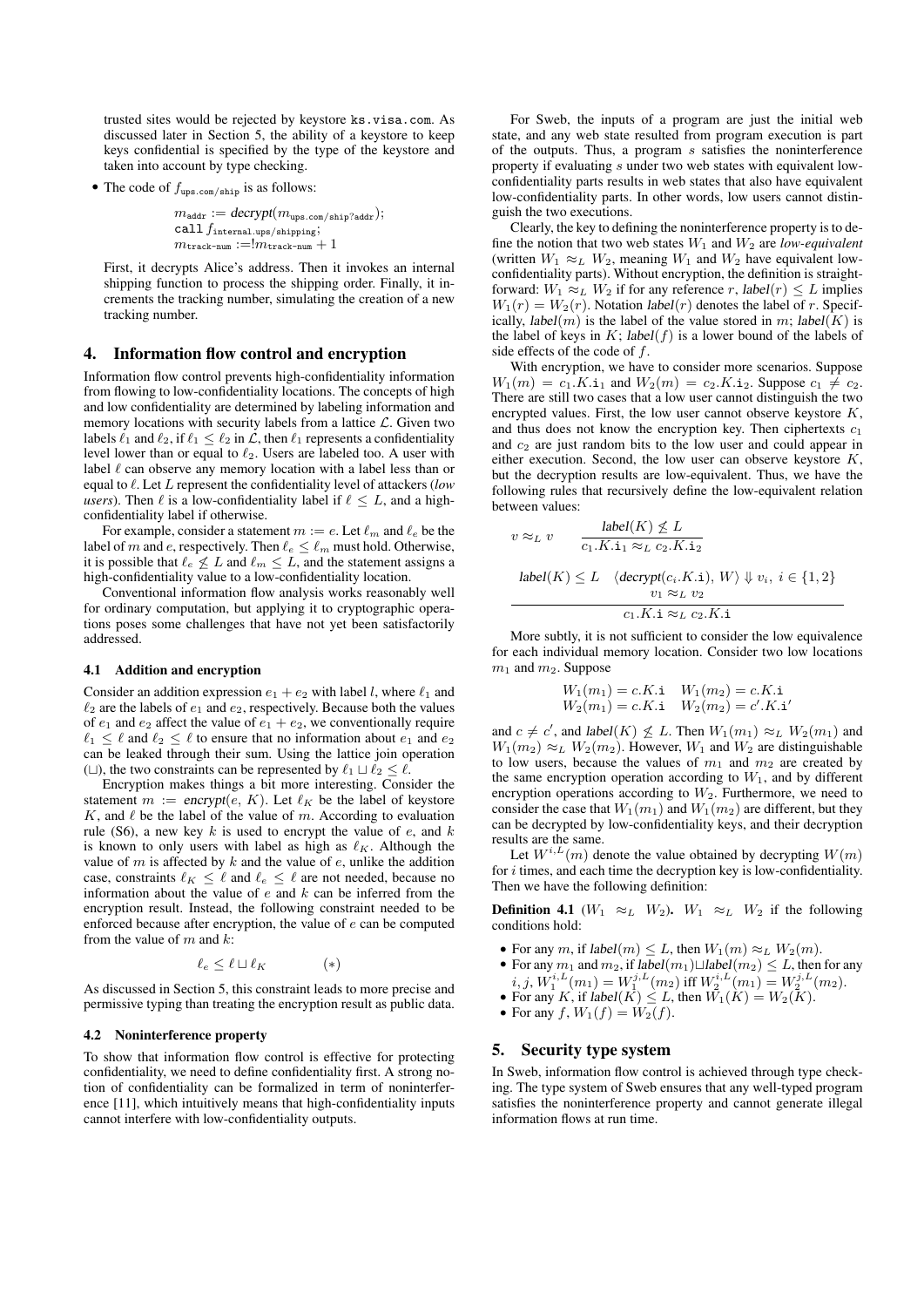(INT)

\n
$$
-n : int_{\ell}
$$
\n(CIPHER)

\n
$$
\frac{\Gamma \vdash K : \text{keystore}_{\ell} \text{ ref}_{\bot} \quad \tau \leq \ell \sqcup \ell'}{\Gamma \vdash c.K. \mathbf{i} : [\tau]_{\ell'}}
$$
\n(ADD)

\n
$$
\frac{\Gamma \vdash e_{1} : int_{\ell_{1}} \quad \Gamma \vdash e_{2} : int_{\ell_{2}}}{\Gamma \vdash e_{1} + e_{2} : int_{\ell_{1} \sqcup \ell_{2}}}
$$
\n(REF)

\n
$$
\frac{\Gamma(r) = \tau}{\Gamma \vdash r : (\tau \text{ ref})_{\ell}}
$$
\n(DECE)

\n
$$
\frac{\Gamma \vdash e : \tau \sqcup e}{\Gamma \vdash e : \tau \sqcup \ell}
$$
\n(DEC)

\n
$$
\frac{\Gamma \vdash e : [\tau]_{\ell'}}{\Gamma \vdash d \text{crypt}} = \tau \leq \ell \sqcup \ell' \quad \text{ref}_{\ell_{1}} \quad \Gamma \vdash e_{2} : \tau \quad \Gamma \vdash K : \text{keystore}_{\ell} \text{ ref}_{\bot}}
$$
\n(ENC)

\n
$$
\frac{\tau \vdash e_{1} : [\tau]_{\ell'} \text{ref}_{\ell_{1}} \quad \Gamma \vdash e_{2} : \tau \quad \Gamma \vdash K : \text{keystore}_{\ell} \text{ref}_{\bot}}{\Gamma \vdash e_{1} := \text{encrypt}}(e_{2}, K) : \text{stmt}_{\ell \sqcap \ell'}
$$
\n(ASSI)

\n
$$
\frac{\Gamma \vdash e_{1} : \tau \text{ ref}_{\ell} \quad \Gamma \vdash e_{2} : \tau \quad \Gamma \vdash s_{2} : \tau}{\Gamma \vdash e_{1} := e_{2} : \text{stmt}_{\text{label}(\tau)}
$$
\n(SEQ)

\n
$$
\frac{\Gamma \vdash s_{1} : \tau \quad \Gamma \vdash s_{2} : \tau}{\Gamma \vdash s_{1}, s_{2} : \tau}
$$
\n(SKIP)

\n
$$
\Gamma \vdash \text{skip} \text{stim}_{\ell} \quad \ell \leq \tau \quad \Gamma \vdash s_{1} : \tau \quad \Gamma \vdash s_{2} : \tau \quad \text{(FUN)}
$$
\n
$$
\frac{\Gamma \vdash f
$$

Figure 3. Type system of Sweb

This paper does not attempt to deal with termination and timing channels. Control of these channels is largely an orthogonal problem, and partially addressed in previous work [3, 20, 29].

The types of Sweb have the following syntax:

Base types 
$$
\beta ::= \text{int} | \tau| \tau \text{ref}
$$

\nTypes  $\tau ::= \beta_{\ell} | \text{keystore}_{\ell} | \text{stmt}_{\ell}$ 

A type  $\tau$  can be either a labeled base type  $\beta_{\ell}$ , a keystore type keystore $\ell$  or a statement type stmt $\ell$ . A value with type  $\beta_{\ell}$  has label  $\ell$ . A keystore with type keystore $_\ell$  is trusted to store keys with label  $\ell$ . A statement with type  $\texttt{stmt}_\ell$  has only side effects with labels higher than or equal to  $\ell$ .

Base types include integer type int, encrypted data type  $[\tau]$  and reference type  $\tau$  ref. Value c.K.i has the encrypted data type  $[\tau]$ if and only if it is generated by encrypting a value with type  $\tau$ .

Let Γ represent a typing assignment, mapping references to types. A typing judgment of Sweb has the form  $\Gamma \vdash s : \tau$  (or  $\Gamma \vdash e : τ$ ), meaning that statement s (or expression e) has type  $τ$ with respect to Γ.

The typing rules of Sweb are shown in Figure 3. The interesting rules are (CIPHER), (DEC) and (ENC), while other rules are standard in terms of static information flow tracking [26, 12, 28, 6, 19].

Notation  $\perp$  represents the bottom label. Suppose  $\tau$  is  $\beta_{\ell}$ . Then notation  $\tau \leq \ell'$  represents  $\ell \leq \ell'$ , and notation  $\tau \sqcup \ell'$  represents  $\beta_{\ell\sqcup\ell'}.$ 

Rule (CIPHER) checks encrypted values. Suppose  $K$  is the name of a keystore with label  $\ell$ . Then  $c.K.$  i has type  $[\tau]_{\ell'}$  if  $\tau \leq \ell \sqcup \ell'$  holds. The label constraint ensures that a user who is authorized to read the encrypted value and the key is also authorized to read the plaintext value with type  $\tau$ .

Rule (DEC) checks decryption expressions. Intuitively, if e has type  $[\tau]_{\ell'}$ , then the result of *decrypt*(*e*) should have type  $\tau$ . In addition, information about the result of e can be inferred from the decryption result. Thus,  $\text{decrypt}(e)$  has type  $\tau \sqcup \ell'$ , ensuring its label to be as high as  $\ell'$ .

Rule (ENC) is used to check encryption statements. Consider statement  $e_1 := \text{encrypt}(e_2, K)$ . The value of  $e_1$  is a memory location for storing the encrypted value, and  $e_1$  has type  $[\tau]_{\ell'}$  ref $\ell_1$ . The keystore reference K has type keystore $_\ell$  ref⊥. The premise  $\tau \leq \ell \sqcup \ell'$  is based on the same reasoning as in rule (CIPHER): putting the ciphertext and the key together can recover the original value with type  $\tau$ . The premise  $\ell_1 \leq \ell'$  is standard, protecting information about  $e_1$  from being leaked through the assignment to the memory location that  $e_1$  is evaluated to.

The premise  $\ell \leq \tau$  is a superficial constraint, which is based on the intuition that it is unnecessary to encrypt a value with a key that is more confidential than the value itself. This constraint is introduced to simplify the proof of noninterference. It does not limit the expressiveness of Sweb because we can always assign a low-confidentiality value to a high-confidentiality location and then encrypt it using a high-confidentiality keystore.

The encryption statement has label  $\texttt{stmt}_{\ell \cap \ell'}$  because both a memory location of label  $\ell'$  and a keystore of label  $\ell$  are updated by this statement. This labeling prevents illegal implicit flows arising from encryption. For example, consider the following code:

if 
$$
!m_s
$$
 then  $m_p := \text{encrypt}(m_s, K_s)$  else skip

where the contents of  $m_s$  and  $K_s$  are secret, and the value of  $m_p$  is public. Because of the encryption, attackers cannot infer the exact value of  $m_s$  from the value of  $m_p$  after executing the code, but they are able to infer whether the value of  $m<sub>s</sub>$  is positive. This statement is not well-typed because  $m_p := \text{encryption}(m_s, K_s)$  has type stmt $_{\ell_p}$ , and  $!m_s$  has label  $\ell_s$ , and  $\ell_s \nleq \ell_p$ . The following code demonstrates the implicit flow related to updating the keystore:

$$
\mathtt{if}~!m_s~\mathtt{then}~m_{es}:=\mathit{encrypt}(m_s,~K_p)~\mathtt{else}~\mathtt{skip}
$$

where the value of  $m_{es}$  is a secret, but the content of  $K_p$  is public. Therefore, attackers can infer whether  $m_s$  is positive from how many keys in  $K_p$  are used. Again, this statement is not well-typed because  $m_{es} := \text{encrypt}(m_s, K_p)$  has type stmt $_{\ell_p}$ .

Consider the web album example discussed in Section 1. The following Sweb code implements storing an encrypted photo (using keystore Kalice@gmail.com) on album.com:

$$
m_{\mathtt{album.com/ephoto}} := \mathit{encrypt}(\mathit{l}m_{\mathtt{photo}}, \mathit{K}_{\mathtt{alice} \mathcal{Q} \mathtt{gmail.com}})
$$

Suppose Alice trusts that gmail.com and album.com will not collude to leak her photo, but does not want gmail.com to be able to access her photo. Then the value of  $m_{\text{photo}}$  has a label  $\ell$  such that  $\ell \leq \ell_{\texttt{gmail.com}} \sqcup \ell_{\texttt{album.com}}$  and  $\ell \not\leq \ell_{\texttt{gmail.com}}$ . By rule (ENC), the above code is well-typed. However, the code would not be welltyped if the encryption result is treated as public data (with label  $\perp$ ) as in previous work [4, 24].

Rule (SUB) is standard for subtyping. If term  $t$  (expression or statement) has type  $\tau$ , and  $\tau$  is a subtype of  $\tau'$ , then t has type  $\tau'$ .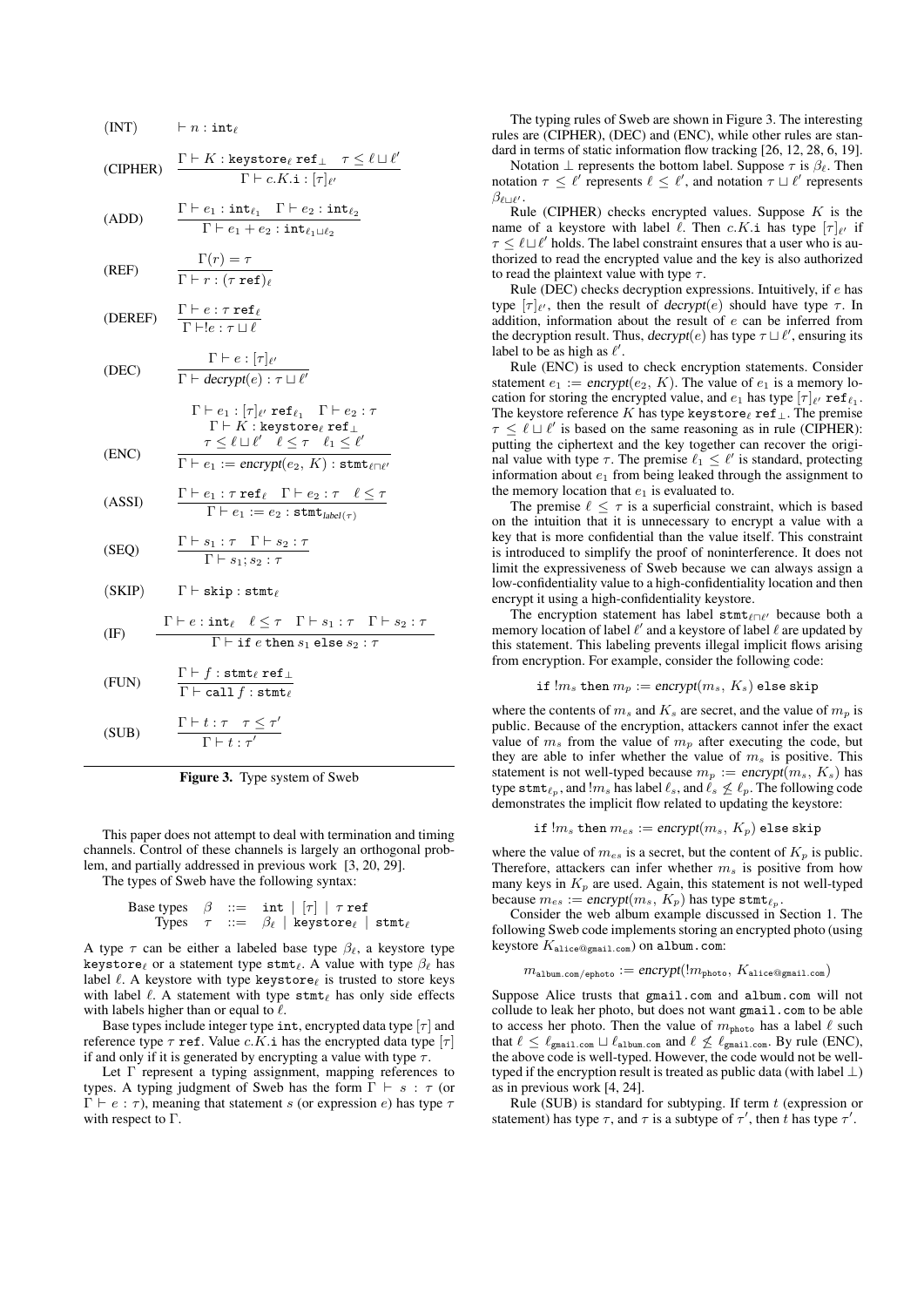The subtyping rules of Sweb are shown below:

$$
\frac{\ell_1 \leq \ell_2}{\beta_{\ell_1} \leq \beta_{\ell_2}} \qquad \frac{\ell_2 \leq \ell_1}{\texttt{stmt}_{\ell_1} \leq \texttt{stmt}_{\ell_2}}
$$

Intuitively, it is safe to treat low-confidentiality data as highconfidentiality data, and a statement with only high-confidentiality side effects as one with low-confidentiality side effects.

The type system of Sweb satisfies subject reduction. The proof is standard and subsumed by the noninterference proof in Appendix A, so we simply state the theorem here.

**Definition 5.1** (Γ;  $W \vdash v : \tau$ ). Value v has type  $\tau$  with respect to  $\Gamma$  and  $W$ , if  $\Gamma \vdash v : \tau$ , and  $\tau = [\tau']\hat{e}$  implies that  $\langle \text{decrypt}(v), W \rangle \Downarrow v'$  and  $\Gamma$ ;  $W \vdash v' : \tau'$ .

**Definition 5.2** ( $\Gamma \vdash W$ ). W is well-typed with respect to  $\Gamma$ , written as  $\Gamma \vdash W$ , if dom( $\Gamma$ ) = dom( $W$ ), and for any m in dom(Γ),  $\Gamma$ ;  $W \vdash W(m)$ : Γ(m), and for any f in dom(Γ),  $\Gamma \vdash W(f) : \Gamma(f).$ 

**Theorem 5.1** (Subject reduction). Suppose  $\Gamma \vdash W$ . If  $\Gamma \vdash e : \tau$ and  $\langle e, W \rangle \Downarrow v$ , then  $\Gamma \vdash v : \tau$ . If  $\Gamma \vdash s : \tau$  and  $\langle s, W \rangle \longmapsto$  $\langle s', W' \rangle$ , then  $\Gamma \vdash s' : \tau$  and  $\Gamma \vdash W'$ .

#### 5.1 Noninterference theorem

Suppose  $s$  is a program, and  $W$  is the initial web state. The output of s is the trace of web states generated from evaluating  $\langle s, W \rangle$ . For example, the evaluation  $\langle s, W \rangle \longmapsto \langle s_1, W_1 \rangle$  +  $\langle s_n, W_n \rangle$  generates the trace  $T = [W, W_1, \dots, W_n].$ 

The two executions  $\langle s, W_1 \rangle$  and  $\langle s, W_2 \rangle$  are indistinguishable to low users if any two traces  $T_1$  and  $T_2$  generated from evaluating the two configurations are low-equivalent. Based on definition 4.1, we can define trace low equivalence, which formalizes the notion of low-equivalent outputs. Intuitively, two traces are low-equivalent if they may be generated by the same execution (one trace appears to be the prefix of the other) from the perspective of low users. Formally, the low-equivalence relation between two traces is defined as follows (where notation  $T_1 \approx T_2$  means that  $T_1$  and  $T_2$  are equal up to stuttering):

**Definition 5.3** ( $\Gamma \vdash T_1 \approx_L T_2$ ). There exist  $T'_1 = [W_1, \ldots, W_n]$ and  $T_2' = [W_1', \ldots, W_m']$  such that  $T_1 \approx T_1'$ , and  $T_2 \approx T_2'$ , and  $\Gamma \vdash W_i \approx_L W'_i$  for any  $i$  in  $\{1, \ldots, \min(m, n)\}.$ 

With the notion of low-equivalent traces, it is straightforward to define the noninterference theorem:

**Theorem 5.2** (Noninterference). Suppose  $\Gamma \vdash s : \tau$ , and  $\Gamma \vdash$  $W_1 \approx_L W_2$ . If  $T_1$  and  $T_2$  are the two traces of evaluating  $\langle s, W_1 \rangle$ and  $\langle s, W_2 \rangle$ , respectively, then  $\Gamma \vdash T_1 \approx_L T_2$ .

#### *Proof.* See Appendix A.

 $\Box$ 

# 6. Related work

Using static program analysis to check information flow was first proposed by Denning and Denning [10]; later work phrased the analysis as type checking (e.g., [18]). Noninterference was later developed as a more semantic characterization of security [11], followed by many extensions. Volpano, Smith and Irvine [26] first showed that type systems can be used to enforce noninterference, and proved a version of noninterference theorem for a simple imperative language, starting a line of research pursuing the noninterference result for more expressive security-typed languages [12, 28, 6, 19].

More recent work looked into security-typed languages with cryptographic primitives. Laud and Vene [14] presented a type system for enforcing computationally secure information flow in the presence of encryption. Askarov, Hedin and Sabelfeld [4] studied

a language with encryption, decryption and key generation primitives, and showed its type system enforces possibilistic noninterference. In comprison, our work considers a rather distinctive set of cryptographic primitives that do not manipulate keys explicitly. Moreover, the type systems in those previous work treat encryption results as public data, and the treatment is too restrictive to handle the case that an encryption key is less confidential than the plaintext it encrypts. In contrast, the type system of Sweb assigns label to a ciphertext based on the label of the encryption key, leading to more permissive typing. The work of Askarov, Hedin and Sabelfeld used possibilistic noninterference to avoid masking implicit flows in ciphertexts. In our work, this issue is dealt with by considering the preservation of equality relation between corresponding ciphertexts.

Other work studied more abstract cryptography-related primitives. Smith and Alpízar [24] investigated a random assignment operator and showed a security-typed language with this operator enforces probabilistic noninterference. Their work also considered the encryption and decryption primitives, but also had the limitation of assigning the lowest label to encryption results. Vaughan and Zdancewic [25] considered abstract packaging operators that rely on both static and dynamic checking for information flow control.

Abadi [1] presented a basic concurrent language (the spi calculus) with cryptographic primitives and a type system for enforcing secrecy. Rather than modeling an information flow analysis, the typing rules of the spi calculus formalize the principles and rules for achieving secrecy properties in security protocols.

Also related is work on connecting formal cryptographic analysis techniques and computational security models. For example, Abadi and Rogaway [2] proved the computational soundness of Dolev-Yao analysis. More recently, Backes and Pfitzmann [5] investigated a Dolev-Yao style cryptographic library and established the relation between symbolic and cryptographic secrecy properties for cryptographic protocols.

Jammalamadaka et al. [13] presented the gVault system, a cryptographic network file system built on the Gmail service. In gVault, encryption keys are generated and recomputed using user passwords, which is susceptible to dictionary attacks and requires a password recovery mechanism that may have usability issues. Moreover, it is not clear that the password-based key management can be applied to more complex web applications involving multiple sites.

Declassification constructs have been introduced in a few security-typed languages [17, 15] for intentional information releases. A typical use of these constructs is to release encryption results of confidential data to low users. However, a declassification mechanism is generally too powerful to allow any noninterferencelike assertion being made.

The sequential programming model for distributed systems with untrusted components was first used in the secure program partitioning work [30, 31] and later in the Swift system [8]. We use this model for the simplicity rather than making programming a distributed application easier.

# 7. Conclusions

This paper presents a nonintrusive encryption mechanism for the Web. The core idea is to make key generation and management transparent to achieve high usability. Although it prevents key reuse, the transparent key management is practical for the Web environment since large number of encryption keys can be easily stored on the Web. This paper also proves the soundness of the encryption mechanism in the context of a security-typed language, which provides a permissive and flexible way of typing the encryption primitive, formalizing the observation that the confidentiality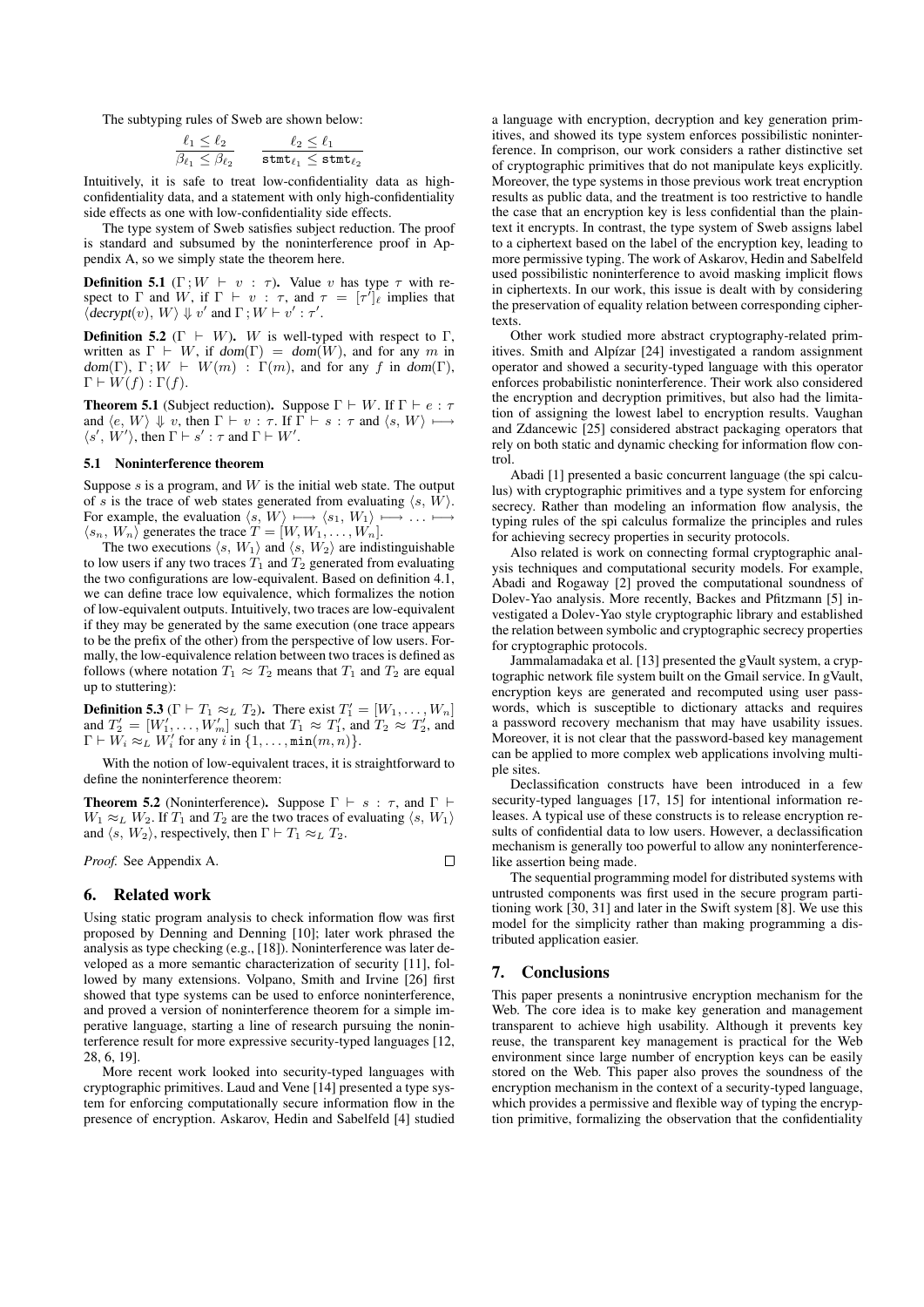of a plaintext can be protected by keeping either the ciphertext or the encryption key confidential.

In Sweb, each encryption is assumed to take place with a new key. At the cost of a more complex dependent type system, one could imagine separating key generation from encryption, which would allow Sweb to be used to describe more complex protocols. This is worth of future investigation.

# Acknowledgements

The authors would like to thank Michael Clarkson for his insightful suggestions and comments on this work. Thanks also to the anonymous reviewers for their helpful feedback.

# References

- [1] Martín Abadi. Secrecy by typing in security protocols. In *Proc. Theoretical Aspects of Computer Software: Third International Conference*, September 1997.
- [2] Martín Abadi and Phillip Rogaway. Reconciling two views of cryptography (the computational soundness of formal encryption). In *TCS '00: Proceedings of the International Conference IFIP on Theoretical Computer Science*, pages 3–22, London, UK, 2000.
- [3] Johan Agat. Transforming out timing leaks. In *Proc. 27th ACM Symp. on Principles of Programming Languages (POPL)*, pages 40–53, Boston, MA, January 2000.
- [4] Aslan Askarov, Daniel Hedin, and Andrei Sabelfeld. Cryptographicallymasked flows. In *Proc. 13th International Static Analysis Symposium*, Seoul, Korea, August 2006.
- [5] Michael Backes and Birgit Pfitzmann. Relating symbolic and cryptographic secrecy. *IEEE Trans. Dependable Secur. Comput.*, 2(2):109–123, 2005.
- [6] Anindya Banerjee and David A. Naumann. Secure information flow and pointer confinement in a Java-like language. In *Proc. 15th IEEE Computer Security Foundations Workshop*, June 2002.
- [7] Mihir Bellare, Anand Desai, Eron Jokipii, and Phillip Rogaway. A concrete security treatment of symmetric encryption: Analysis of DES modes of operation. In *Proceedings of the 38th Annual Symposium on Foundations of Computer Science (FOCS '97)*, Washington, DC, USA, 1997.
- [8] Stephen Chong, Jed Liu, Andrew C. Myers, Xin Qi, K. Vikram, Lantian Zheng, and Xin Zheng. Secure web applications via automatic partitioning. In *Proc. 21st ACM Symp. on Operating System Principles (SOSP)*, October 2007.
- [9] Dorothy E. Denning. A lattice model of secure information flow. *Comm. of the ACM*, 19(5):236–243, 1976.
- [10] Dorothy E. Denning and Peter J. Denning. Certification of programs for secure information flow. *Comm. of the ACM*, 20(7):504–513, July 1977.
- [11] Joseph A. Goguen and Jose Meseguer. Security policies and security models. In *Proc. IEEE Symposium on Security and Privacy*, pages 11–20, April 1982.
- [12] Nevin Heintze and Jon G. Riecke. The SLam calculus: Programming with secrecy and integrity. In *Proc. 25th ACM Symp. on Principles of Programming Languages (POPL)*, pages 365–377, San Diego, California, January 1998.
- [13] Ravi Chandra Jammalamadaka, Roberto Gamboni, Sharad Mehrotra, Kent E. Seamons, and Nalini Venkatasubramanian. gvault: A gmail based cryptographic network file system. In *Proceedings of 21st Annual IFIP WG 11.3 Working Conference on Data and Applications Security*, pages 161–176, 2007.
- [14] Peeter Laud and Varmo Vene. A type system for computationally secure information flow. In *Proceedings of the 15th International Symposium on Fundamentals of Computational Theory*, pages 365– 377, Lübeck, Germany, 2005.
- [15] Peng Li and Steve Zdancewic. Downgrading policies and relaxed noninterference. In *Proc. 32nd ACM Symp. on Principles of Programming Languages (POPL)*, Long Beach, CA, January 2005.
- [16] Andrew C. Myers and Barbara Liskov. A decentralized model for information flow control. In *Proc. 17th ACM Symp. on Operating System Principles (SOSP)*, pages 129–142, Saint-Malo, France, 1997.
- [17] Andrew C. Myers, Lantian Zheng, Steve Zdancewic, Stephen Chong, and Nathaniel Nystrom. Jif: Java information flow. Software release, http://www.cs.cornell.edu/jif, July 2001.
- [18] Jens Palsberg and Peter Ørbæk. Trust in the λ-calculus. In *Proc. 2nd International Symposium on Static Analysis*, number 983 in Lecture Notes in Computer Science, pages 314–329. Springer, September 1995.
- [19] François Pottier and Vincent Simonet. Information flow inference for ML. In *Proc. 29th ACM Symp. on Principles of Programming Languages (POPL)*, pages 319–330, 2002.
- [20] Andrei Sabelfeld and Heiko Mantel. Static confidentiality enforcement for distributed programs. In *Proc. 9th International Static Analysis Symposium*, volume 2477 of *LNCS*, Madrid, Spain, September 2002. Springer-Verlag.
- [21] Andrei Sabelfeld and Andrew C. Myers. Language-based information-flow security. *IEEE Journal on Selected Areas in Communications*, 21(1):5–19, January 2003.
- [22] Bruce Schneier. *Applied Cryptography*. John Wiley and Sons, New York, NY, 1996.
- [23] Adi Shamir. How to share a secret. *Communications of the ACM*, 22(11):612–613, 1979.
- [24] Geoffrey Smith and Rafael Alpízar. Secure information flow with random assignment and encryption. In *FMSE '06: Proceedings of the fourth ACM workshop on Formal methods in security*, pages 33–44, Alexandria, Virginia, USA, 2006.
- [25] Jeffrey A. Vaughan and Steve Zdancewic. A cryptographic decentralized label model. In *Proceedings of the 2007 IEEE Symposium on Security and Privacy*, pages 192–206, May 2007.
- [26] Dennis Volpano, Geoffrey Smith, and Cynthia Irvine. A sound type system for secure flow analysis. *Journal of Computer Security*, 4(3):167–187, 1996.
- [27] Steve Zdancewic and Andrew C. Myers. Robust declassification. In *Proc. 14th IEEE Computer Security Foundations Workshop*, pages 15–23, June 2001.
- [28] Steve Zdancewic and Andrew C. Myers. Secure information flow via linear continuations. *Higher Order and Symbolic Computation*, 15(2–3):209–234, September 2002.
- [29] Steve Zdancewic and Andrew C. Myers. Observational determinism for concurrent program security. In *Proc. 16th IEEE Computer Security Foundations Workshop*, pages 29–43, Pacific Grove, California, June 2003.
- [30] Steve Zdancewic, Lantian Zheng, Nathaniel Nystrom, and Andrew C. Myers. Secure program partitioning. *ACM Transactions on Computer Systems*, 20(3):283–328, August 2002.
- [31] Lantian Zheng, Stephen Chong, Andrew C. Myers, and Steve Zdancewic. Using replication and partitioning to build secure distributed systems. In *Proc. IEEE Symposium on Security and Privacy*, pages 236–250, Oakland, California, May 2003.
- [32] Lantian Zheng and Andrew C. Myers. End-to-end availability policies and noninterference. In *Proc. 18th IEEE Computer Security Foundations Workshop*, pages 272–286, June 2005.

## A. Noninterference proof

The noninterference result for Sweb is proved by extending the language to a new language XSweb. Each configuration  $C$  in XSweb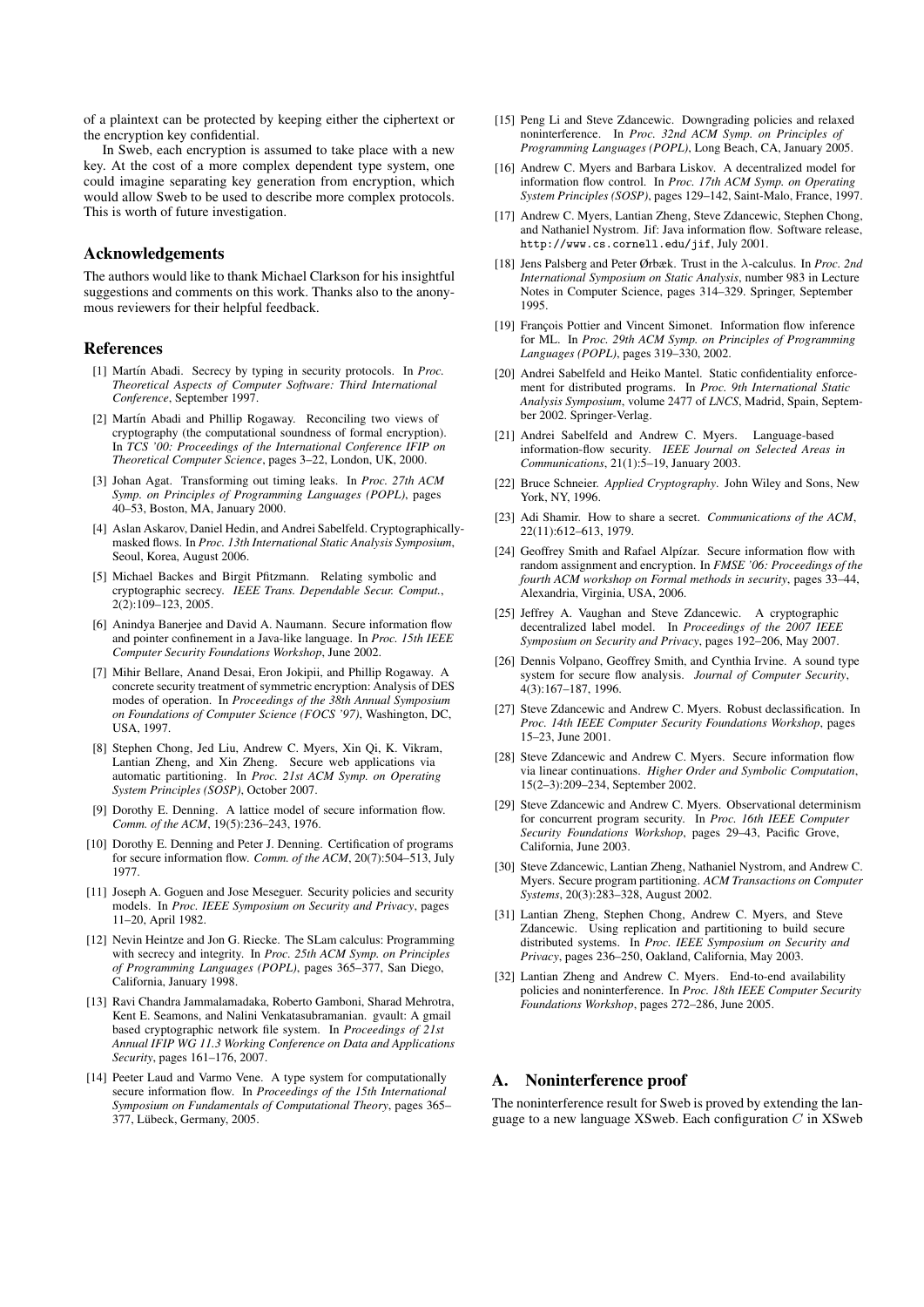encodes two Sweb configurations  $C_1$  and  $C_2$ . Moreover, the operational semantics of XSweb is consistent with that of Sweb in the sense that the result of evaluating  $C$  is an encoding of the results of evaluating  $C_1$  and  $C_2$  in Sweb. The type system of XSweb can guarantee that  $C$  is well-typed only if the low-confidentiality parts of  $C_1$  and  $C_2$  are equivalent. Intuitively, if the result of  $C$  is welltyped, then the results of evaluating  $C_1$  and  $C_2$  should also have equivalent low-confidentiality parts. Therefore, the preservation of type soundness in an XSweb evaluation implies the preservation of low-equivalence between two Sweb evaluations. Thus, to prove the noninterference theorem of Sweb, we only need to prove the subject reduction theorem of XSweb. This proof technique was first used by Pottier and Simonet to prove the noninterference result of a security-typed ML-like language [19].

#### A.1 Syntax extensions

The syntax extensions of XSweb include the bracket constructs, which are composed of two Sweb terms and used to capture the differences between two Sweb configurations.

| Values     | $v$ | $\cdots$ | $\cdots$ | $(v_1   v_2)$ |
|------------|-----|----------|----------|---------------|
| Statements | $s$ | $\cdots$ | $\cdots$ | $(s_1   s_2)$ |

The bracket constructs cannot be nested, so the subterms of a bracket construct must be Sweb terms. Given an XSweb statement s, let  $|s|_1$  and  $|s|_2$  represent the two Sweb statements that s encodes. The projection functions satisfy  $|(s_1 | s_2)|_i = s_i$  and are homomorphisms on other statement and expression forms. An XSweb state  $\overline{W}$  maps references to XSweb terms that encode two Sweb terms. Thus, the projection function can be defined on web states too. For  $i \in \{1,2\}$ ,  $dom([W]_i) = dom(W)$ , and for any  $m \in \text{dom}(W), \lfloor W \rfloor_i(m) = \lfloor W(m) \rfloor_i.$ 

Since an XSweb term effectively encodes two Sweb terms, the evaluation of a XSweb term can be projected into two Sweb evaluations. An evaluation step of a bracket statement  $(s_1 | s_2)$  is an evaluation step of either  $s_1$  or  $s_2$ , and  $s_1$  or  $s_2$  can only access the corresponding projection of the web state. Thus, the configuration of XSweb has an index  $i \in \{ \bullet, 1, 2 \}$  that indicates whether the term to be evaluated is a subterm of a bracket expression, and if so, which branch of a bracket the term belongs to. For example, the configuration  $\langle s, W \rangle_1$  means that s belongs to the first branch of a bracket, and  $s$  can only access the first projection of  $W$ . We write " $\langle s, W \rangle$ " for " $\langle s, W \rangle \bullet$ ", which means s does not belong to any bracket.

The operational semantics of XSweb is shown in Figure 4. It is based on the semantics of Sweb and contains some new evaluation rules (E5), (S8–S11) for manipulating bracket constructs. Rules (E1), (S6) and (S7) are modified to access the web state projection corresponding to index  $i$ . The rest of the rules in Figure 2 are adapted to XSweb by indexing each configuration with  $i$ . The following adequacy and soundness lemmas state that the operational semantics of XSweb is adequate to encode the execution of two Sweb terms.

Let the notation  $\langle s, W \rangle \longmapsto^{T} \langle s', W' \rangle$  denote that  $\langle s, W \rangle \longmapsto$  $\langle s_1, W_1 \rangle \mapsto \dots \mapsto \langle s_n, W_n \rangle \mapsto \langle s', W' \rangle$  and  $T =$  $[W, W_1, \ldots, W_n, W']$ , or  $s = s'$  and  $W = W'$  and  $T = [W]$ . In addition, let |T| denote the length of T, and  $T_1 \oplus T_2$  denote the trace obtained by concatenating  $T_1$  and  $T_2$ . Suppose  $T_1 = [W_1, \ldots, W_n]$  and  $T_2 = [W'_1, \ldots, W'_m]$ . If  $W_n = W'_1$ , then  $T_1 \oplus T_2 = [W_1, \ldots, W_n, W_2', \ldots, W_m']$ . Otherwise,  $T_1 \oplus T_2 =$  $[W_1, \ldots, W_n, W'_1, \ldots, W'_m].$ 

**Lemma A.1** (Projection i). Suppose  $\langle e, W \rangle \Downarrow v$ . Then for  $i \in$  $\{1,2\}, \langle e|_i, |W|_i \rangle \Downarrow |v|_i$  holds.

*Proof.* By induction on the structure of e.

(E1) 
$$
\frac{\pi_i W(m) = v \quad v \neq \text{none}}{\langle !m, W \rangle_i \downarrow v}
$$

(E4) 
$$
\frac{\langle e_1, W \rangle_i \Downarrow v_1 \quad \langle e_2, W \rangle_i \Downarrow v_2 \quad v = v_1 \oplus v_2}{\langle e_1 + e_2, W \rangle \Downarrow v}
$$

(E5) 
$$
\langle e, W \rangle \Downarrow v \quad [v]_1 \neq [v]_2
$$

$$
\frac{\langle \text{decrypt}([v]_i), W \rangle_i \Downarrow v_i, i \in \{1, 2\}}{\langle \text{decrypt}(e), W \rangle \Downarrow (v_1 \mid v_2)}
$$

(6) 
$$
\langle e_1, W \rangle_i \downarrow m \langle e_2, W \rangle_i \downarrow v \quad W(K) = K
$$
  
\nnewkey( $[\mathcal{K}]_i$ ) = i:k  $\mathcal{E}(v, k) = c$   
\n
$$
W'' = W[m \rightarrow W(m)[c.K.i/\pi_i]]
$$
  
\n(86) 
$$
\overline{\langle e_1 := \text{encrypt}(e_2, K), W \rangle_i \longmapsto \langle \text{skip}, W' \rangle_i}
$$

$$
(S7) \qquad \frac{\langle e_1, W \rangle_i \Downarrow m \quad \langle e_2, W \rangle_i \Downarrow v}{\langle e_1 \cdot - e_2 \quad W \rangle_i \longmapsto \langle \text{skip } W \rangle_i \downarrow m \rightarrow W(m) \langle v/m \rangle |v/m \cdot w}
$$

(88) 
$$
\frac{\langle e, W \rangle \Downarrow (n_1 | n_2)}{\langle e, W \rangle \Downarrow (n_1 | n_2)}
$$

$$
\langle \text{if } n_1 \text{ then } s_1 \text{ else } s_2, w \rangle \longrightarrow
$$
  

$$
\langle (\text{if } n_1 \text{ then } [s_1]_1 \text{ else } [s_2]_1 \mid
$$
  
if  $n_2 \text{ then } [s_1]_2 \text{ else } [s_2]_2), W \rangle$ 

$$
(S9) \qquad \frac{\langle s_i, W \rangle_i \longmapsto \langle s_i', W' \rangle_i \quad s_j = s_j' \quad \{i, j\} = \{1, 2\}}{\langle (s_1 \mid s_2), W \rangle \longmapsto \langle (s_1' \mid s_2'), W' \rangle}
$$

(S10) 
$$
\langle (\text{skip} | \text{skip}), W \rangle \longmapsto \langle \text{skip}, W \rangle
$$

$$
(S11) \quad \frac{\langle e_1, W \rangle \Downarrow (m_1 | m_2)}{\langle e_1 := e_2, W \rangle \longmapsto \langle (m_1 := \lfloor e_2 \rfloor_1 | m_2 := \lfloor e_2 \rfloor_2), W \rangle}
$$

$$
\langle e_1, W \rangle \Downarrow (m_1 \mid m_2)
$$
  
(S12) Let  $s_i$  be  $m_1 := \text{encrypt}(\lfloor e_2 \rfloor_1, K), i \in \{1, 2\}$   

$$
\langle e_1 := \text{encrypt}(e_2, K), W \rangle \longmapsto \langle (s_1 \mid s_2), W \rangle
$$

[Auxiliary functions]

 $\Box$ 

$$
v[v'/\pi_{\bullet}] = v' \qquad \pi_{\bullet} v = v
$$
  
\n
$$
v[v'/\pi_{1}] = (v' | [v]_{2}) \qquad \pi_{1} v = [v]_{1}
$$
  
\n
$$
v[v'/\pi_{2}] = ([v]_{1} | v')
$$
  
\n
$$
v[(c_{1} | c_{2}).K.(i_{1} | i_{2})/\pi_{\bullet}] = (c_{1}.K.i_{1} | c_{2}.K.i_{2})
$$



**Lemma A.2** (Projection ii). Suppose  $W$  is an XSweb state, and  $\lfloor W \rfloor_i = W_i$  for  $i \in \{1, 2\}$ , and  $\langle s, W_i \rangle$  is an Sweb configuration. Then  $\langle s, W_i \rangle \longmapsto \langle s', W'_i \rangle$  if and only if  $\langle s, W \rangle_i \longmapsto \langle s', W' \rangle_i$ and  $\lfloor W' \rfloor_i = W'_i$ .

*Proof.* By induction on the structure of s.  $\Box$ 

**Lemma A.3** (Expression adequacy). If for  $i \in \{1, 2\}$ ,  $\langle e_i, W_i \rangle \Downarrow$  $v_i$ , and there exists  $\langle e, W \rangle$  in XSweb such that  $\|e\|_i = e_i$  and  $\lfloor W \rfloor_i = W_i$ . Then  $\langle e, W \rangle \Downarrow v$  such that  $\lfloor v \rfloor_i = v_i$ .

 $\Box$ 

*Proof.* By induction on the structure of e.

**Lemma A.4** (One-step adequacy). Suppose for  $i \in \{1,2\}$ ,  $\langle s_i, W_i \rangle \longmapsto \langle s'_i, W_i^{\overline{i}} \rangle$  is an evaluation in Sweb, and there exists  $\langle s, W \rangle$  in XSweb such that  $\lfloor s \rfloor_i = s_i$  and  $\lfloor W \rfloor_i = W_i$ . Then there exists  $\langle s', W' \rangle$  such that  $\langle s, W \rangle \longmapsto^{T} \langle s', W' \rangle$ , and one of the following conditions holds:

i. For 
$$
i \in \{1,2\}, \lfloor T \rfloor_i \approx [W_i,W'_i]
$$
 and  $\lfloor s' \rfloor_i = s'_i$ .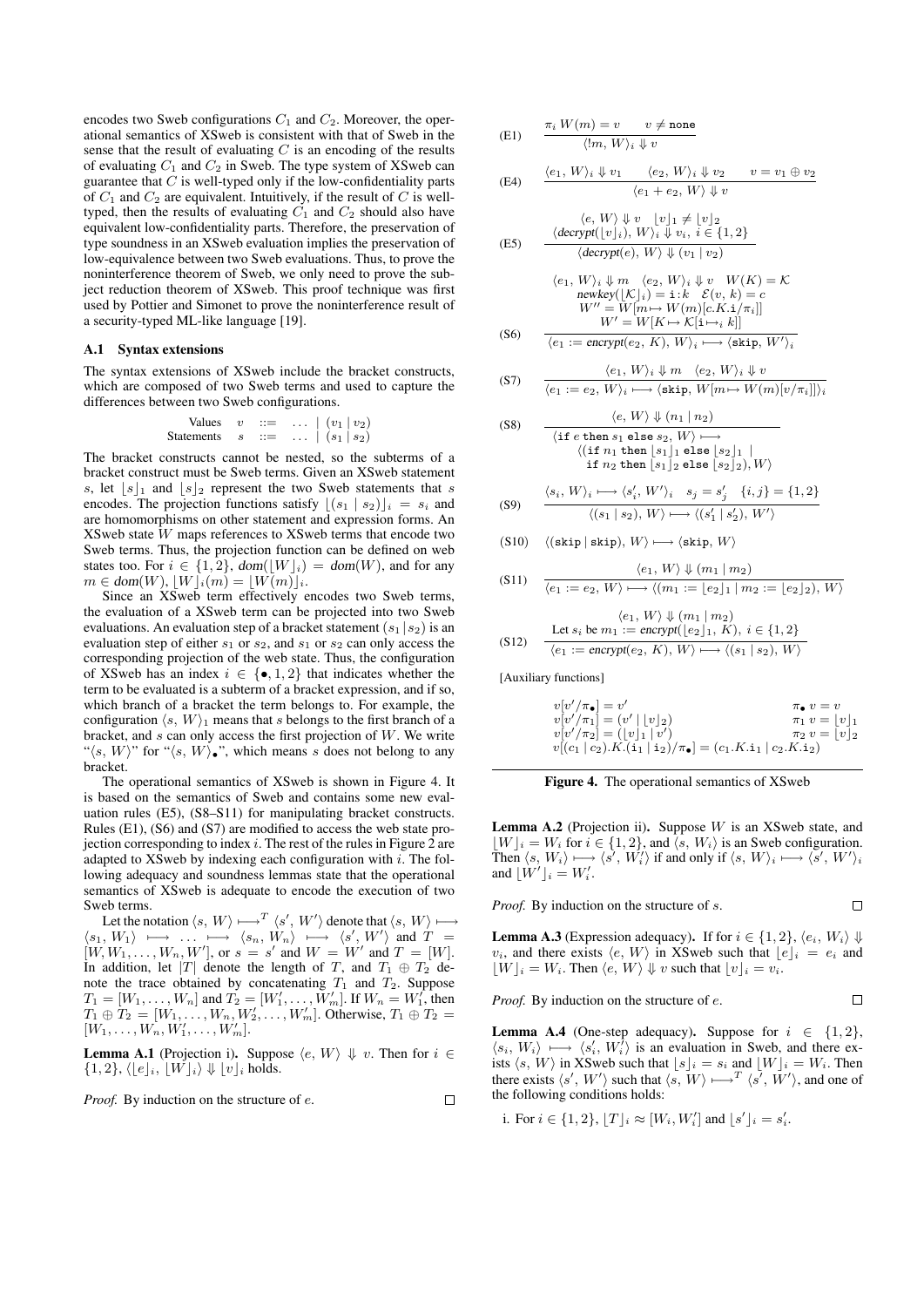ii. For  $\{j, k\} = \{1, 2\}$ ,  $[T]_j \approx [W_j]$  and  $[s']_j = s_j$ , and  $[T]_k \approx [W_k, W'_k]$  and  $[s']_k = s'_k$ .

*Proof.* By induction on the structure of s. The proof is largely similar to the one in the noninterference proof of Aimp [32]. We just show some cases here.

- s is  $e_1 := e_2$ . In this case,  $s_i$  is  $\lfloor e_1 \rfloor_i := \lfloor e_2 \rfloor_i$ , and  $\langle [e_1]_i := [e_2]_i, W_i \rangle \longmapsto \langle \text{skip}, \overline{W}_i[m_i \mapsto v_i] \rangle$  where  $\langle [e_1]_i, W_i \rangle \Downarrow m_i$  and  $\langle [e]_i, W_i \rangle \Downarrow v_i$ . By Lemma A.3, we have  $\langle e_1, W \rangle \Downarrow m$  such that  $\lfloor m \rfloor_i = m_i$ , and  $\langle e_2, W \rangle \Downarrow v$ such that  $\lfloor v \rfloor_i = v_i$ . If  $m_1 = m_2$ , then  $\langle e_1 := e_2, W \rangle \longmapsto$  $\langle$ skip,  $W[m \mapsto v] \rangle$ . Since  $[W]_i = W_i$ , we have  $[W[m \mapsto v]]_i$  $[v]]_i = W_i[m \mapsto [v]_i]$ . Finally, we have  $[s']_i = s'_i = \text{skip}$ for  $i \in \{1, 2\}$ . If  $m_1 \neq m_2$ , then  $\langle s, W \rangle \longrightarrow \langle ( \lfloor e_1 \rfloor_1 \cdot \frac{1}{\lfloor e_1 \rfloor})$  $[e_2]_1 | [e_1]_2 := [e_2]_2, W \rightarrow \langle (\text{skip} | [e_1]_2 :=$  $\lbrack e_2 \rbrack_2$ ,  $\tilde{W}[m_1 \mapsto W(m_1)[v_1/\pi_1]]$ . It is easy to verify that this execution satisfies condition (ii).
- s is  $e_1 := \text{encrypt}(e_2, K)$ . By the same argument as the above case.
- s is call f. Then  $s_i$  is also call f, and  $\langle s_i, W_i \rangle \longmapsto \langle s', W_i \rangle$ where  $s' = W_i(f)$ . Therefore,  $\langle s, W \rangle \longrightarrow \langle s, W \rangle$ .

 $\Box$ 

**Lemma A.5** (Adequacy). Suppose  $\langle s_i, W_i \rangle \mapsto^{T_i} \langle s'_i, W'_i \rangle$  for  $i \in \{1, 2\}$  are two evaluations in Sweb. Then for an XSweb configuration  $\langle s, W \rangle$  such that  $\lfloor s \rfloor_i = s_i$  and  $\lfloor W \rfloor_i = W_i$  for  $i \in \{1, 2\}$ , we have  $\langle s, W \rangle \longmapsto^{T} \langle s', W' \rangle$  such that  $[T]_j \approx T_j$ and  $[T]_k \approx T'_k$ , where  $T'_k$  is a prefix of  $T_k$  and  $\{k, j\} = \{1, 2\}.$ 

*Proof.* By induction on the sum of the lengths of  $T_1$  and  $T_2$ :  $|T_1| + |T_2|$ .

- $|T_1| + |T_2| \leq 3$ . Without loss of generality, suppose  $|T_1| = 1$ . Then  $T_1 = [W_1]$ . Let  $T = [W]$ . We have  $\langle s, W \rangle \longmapsto^{T}$  $\langle s, W \rangle$ . It is clear that  $\lfloor T \rfloor_1 = T_1$ , and  $\lfloor T \rfloor_2 = \lfloor W_2 \rfloor$  is a prefix of  $T_2$ .
- $|T_1| + |T_2| > 3$ . If  $|T_1| = 1$  or  $|T_2| = 1$ , then the same argument in the above case applies. Otherwise, we have  $\langle s_i, W_i \rangle \longmapsto \langle s_i'', W_i'' \rangle \longmapsto^{T_i'} \langle s_i', W_i' \rangle$  and  $T_i = [W_i] \oplus T_i'$ for  $i \in \{1, 2\}$ . By Lemma A.4,  $\langle s, W \rangle \rightarrow T' \langle s'', W'' \rangle$  such that
	- i. For  $i \in \{1,2\}, \, \lfloor T'\rfloor_i \approx [W_i, W_i'']$  and  $\lfloor s''\rfloor_i = s''_i$ . Since  $|T_1'| + |T_2'| < |T_1| + |T_2|$ , by induction we have  $\langle s'', W'' \rangle \longmapsto^{T''} \langle s', W' \rangle$  such that for  $\{k, j\} = \{1, 2\},\$  $[T^{ij}]_j \approx T'_j$  and  $[T^{ij}]_k \approx T''_k$ , and  $T''_k$  is a prefix of  $T'_k$ . Let  $T = T' \oplus T''$ . Then  $\langle s, W \rangle \longmapsto^{T} \langle s', W' \rangle$ , and  $[T]_j \approx T_j$ , and  $[T]_k \approx T'_k$  where  $T'_k = [W_k, W''_k] \oplus T''_k$ is a prefix of  $T_k$ .
	- ii. For  $\{j, k\} = \{1, 2\}$ ,  $[T']_j \approx [W_j]$  and  $[s]_j = s_j$ , and  $\lfloor T'\rfloor_k \approx [W_k, W''_k]$  and  $\lfloor s \rfloor_k = s''_k$ . Without loss of generality, suppose  $j = 1$  and  $k = 2$ . Since  $\langle s_1, W_1 \rangle \longmapsto^{T_1}$  $\langle s_1', W_1' \rangle$  and  $\langle s_2'', W'' \rangle \longmapsto^{T_2'} \langle s_2', W_2' \rangle$ , and  $\lfloor s \rfloor_1 = s_1$ and  $\lfloor s' \rfloor_2 = s_2''$ , and  $|T_2'| < |T_2|$ , we can apply the induction hypothesis to  $\langle s'', \overline{W}'' \rangle$ . By the similar argument in the above case, this lemma holds for this case.

 $\Box$ 

**Lemma A.6** (Soundness). Suppose  $\langle s, W \rangle \longmapsto \langle s', W' \rangle$ . Then  $\langle [s]_i, [W]_i \rangle \longmapsto^* \langle [s']_i, [W']_i \rangle.$ 

*Proof.* By induction on the derivation of  $\langle s, W \rangle \longmapsto \langle s', W' \rangle$ .

#### A.2 Typing rules

The type system of XSweb includes all the typing rules in Figure 3 and has two additional rules for typing bracket constructs. The bracket constructs captures the differences between two Sweb configurations. As a result, any effect and result of a bracket construct should have a high label  $\ell$  ( $\ell \not\leq L$ ) except for a bracket of two encrypted values. Consider a bracket  $(v_1 | v_2)$  with type  $[\tau]_{\ell}$ . If  $\ell \leq L$  and  $\tau \not\leq L$ , then low users still cannot differentiate the two executions from the value. Type  $\tau$  itself may be an encrypted type  $[\tau']_{\ell'}$ . Then  $\ell'$  may be low if  $\tau'$  has a high label. Let notation label<sup>+</sup>( $\tau$ ) be  $\ell$  if  $\tau = \beta_{\ell}$  and  $\beta$  is not  $[\tau']$ , or  $\ell \sqcup$  label<sup>+</sup>( $\tau'$ ) if  $\tau = [\tau']_e$ . Then a bracket value  $(v_1 | v_2)$  has type  $\tau$  if both  $v_1$  and  $v_2$  have type  $\tau$  and label<sup>+</sup> ( $\tau$ )  $\nleq L$ .

$$
\begin{array}{ll}\n\text{(V-PAIR)} & \frac{\Gamma \vdash v_1 : \tau \quad \Gamma \vdash v_2 : \tau \quad \text{label}^+(\tau) \not\leq L}{\Gamma \vdash (v_1 \mid v_2) : \tau} \\
\text{(S-PAIR)} & \frac{\Gamma \vdash s_1 : \tau \quad \Gamma \vdash s_2 : \tau \quad \tau \not\leq L}{\Gamma \vdash (s_1 \mid s_2) : \tau}\n\end{array}
$$

#### A.3 Subject reduction

**Lemma A.7** (Update). Suppose  $\Gamma \vdash v : \tau$ , and  $\Gamma \vdash v' : \tau$ , and  $i \in \{1, 2\}$  implies that  $\tau \nleq L$ . Then  $\Gamma \vdash v[v'/\pi_i] : \tau$ .

*Proof.* If i is  $\bullet$ , then  $v[v'/\pi_i] = v'$ , and we have  $\Gamma \vdash v' : \tau$ . If i is 1, then  $v[v'/\pi_i] = (v' \mid [v]_2)$  and  $\tau \not\leq L$ . Since  $\Gamma \vdash v : \tau$ , we have  $\Gamma \vdash [v]_2 : \tau$ . By rule (V-PAIR),  $\Gamma \vdash (v' \mid [v]_2) : \tau$ . Similarly, if i is 2, we also have  $\Gamma \vdash v[v'/\pi_i] : \tau$ .  $\Box$ 

**Definition A.1** ( $\Gamma \vdash W$ ). W is well-typed with respect to  $\Gamma$ , written  $\Gamma \vdash W$ , if dom( $\Gamma$ ) = dom(W) and the following conditions hold:

- $\forall m \in \text{dom}(\Gamma)$ .  $\Gamma: W \vdash W(m) : \Gamma(m)$ .
- For any  $f, \Gamma \vdash W(f) : \Gamma(f)$ .
- For any K, if  $label(K) \leq L$ , then  $\lfloor W(K) \rfloor_1 = \lfloor W(K) \rfloor_2$ .
- For any  $m_1, m_2$  such that label $(m_1) \sqcup label(m_2) \leq L$ ,  $\lfloor W \rfloor_1^{i,L}(m_1) = \lfloor W \rfloor_1^{j,L}(m_2)$  iff  $\lfloor W \rfloor_2^{i,L}(m_1) = \lfloor W \rfloor_2^{j,L}(m_2)$ .

**Lemma A.8.** Suppose  $\Gamma \vdash e : \tau$ , and  $\Gamma \vdash W$ , and  $\langle e, W \rangle \Downarrow v$ . Then  $\Gamma \vdash v : \tau$ .

*Proof.* By induction on the structure of e.

 $\Box$ 

**Lemma A.9.** Suppose  $\Gamma \vdash W$ , and  $\Gamma \vdash e : \tau$  such that  $\tau \leq L$ . If  $\langle e, W \rangle \Downarrow (v_1 \wedge v_2)$ , then for any m such that label $(m) \leq L$ ,  $\lfloor W \rfloor_1^{i,L}(m) = \lfloor W \rfloor_1^{j,L}(v_1)$  iff  $\lfloor W \rfloor_2^{i,L}(m) = \lfloor W \rfloor_2^{j,L}(v_2)$ .

*Proof.* By induction on the structure of e.

 $\Box$ 

**Theorem A.1** (Subject reduction). Suppose  $\Gamma \vdash s : \tau$ , and  $\Gamma \vdash W$ , and  $\langle s, W \rangle_i \longmapsto \langle s', W' \rangle_i$ , and  $i \in \{1, 2\}$  implies  $\tau \not\leq L$ . Then  $\Gamma \vdash s' : \tau \text{ and } \Gamma \vdash W'.$ 

*Proof.* By induction on the evaluation step  $\langle s, W \rangle_i \longmapsto \langle s', W' \rangle_i$ . The cases for rules (S5) and (S10) are trivial.

- Case (S1). In this case, s is if  $e$  then  $s_1$  elses<sub>2</sub>. By the typing rule (IF), we have  $\Gamma \vdash s_1 : \tau$ .
- Case (S2). By the same argument as case (S1).
- Case (S3). In this case, s is call f, and s' is  $W(f)$ . By rule (FUN),  $\Gamma(f) = \tau$ . Since  $\Gamma \vdash W$ , we have  $\Gamma \vdash s' : \tau$ .
- Case (S4). By induction.